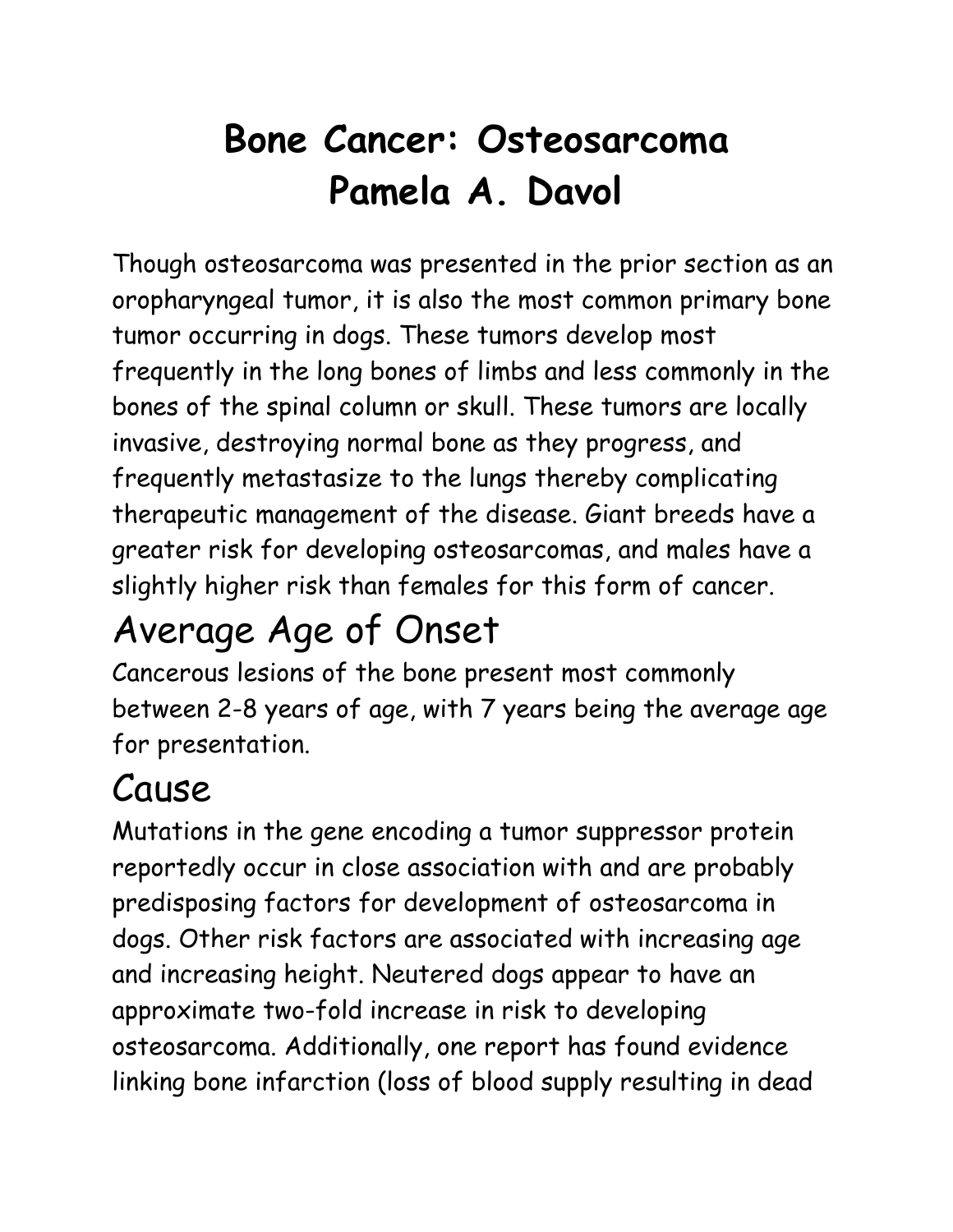tissue) occurring after surgery for total hip replacement in dogs with subsequent development of osteosarcoma at the site of the infarction.

## Symptoms

Progressive lameness often leads to the finding of a painful swelling at the site of the bone tumor. Occasionally, a sudden fracture of the effected bone may be the presenting condition, but this occurs less frequently. Dogs are usually free of other symptoms. Only when the tumor has progressed to a metastatic stage may other symptoms like weight loss, enlarged lymph nodes, or difficulty breathing become evident.

### Diagnosis

Many conditions may cause lameness and swelling also associated with osteosarcoma. Additionally, the possibility of other primary bone tumors or metastasis of other tumortypes to the bone must be ruled out prior to making a diagnosis of primary osteosarcoma. Biopsy of bone tumors by surgical sampling is often difficult because of complications that may arise following surgery. The use of a bone marrow biopsy needle to resection a small portion of the tumor site has proven minimally invasive while providing sufficient cellular material to provide accurate diagnosis. Once a diagnosis of osteosarcoma is determined, presence of metastasis to the lungs is confirmed by chest x-ray. Bone scans (nuclear scintigraphy) may be helpful for locating sites of other bone lesions caused by metastases, however, fewer than 10% of dogs usually show detectable evidence of secondary bone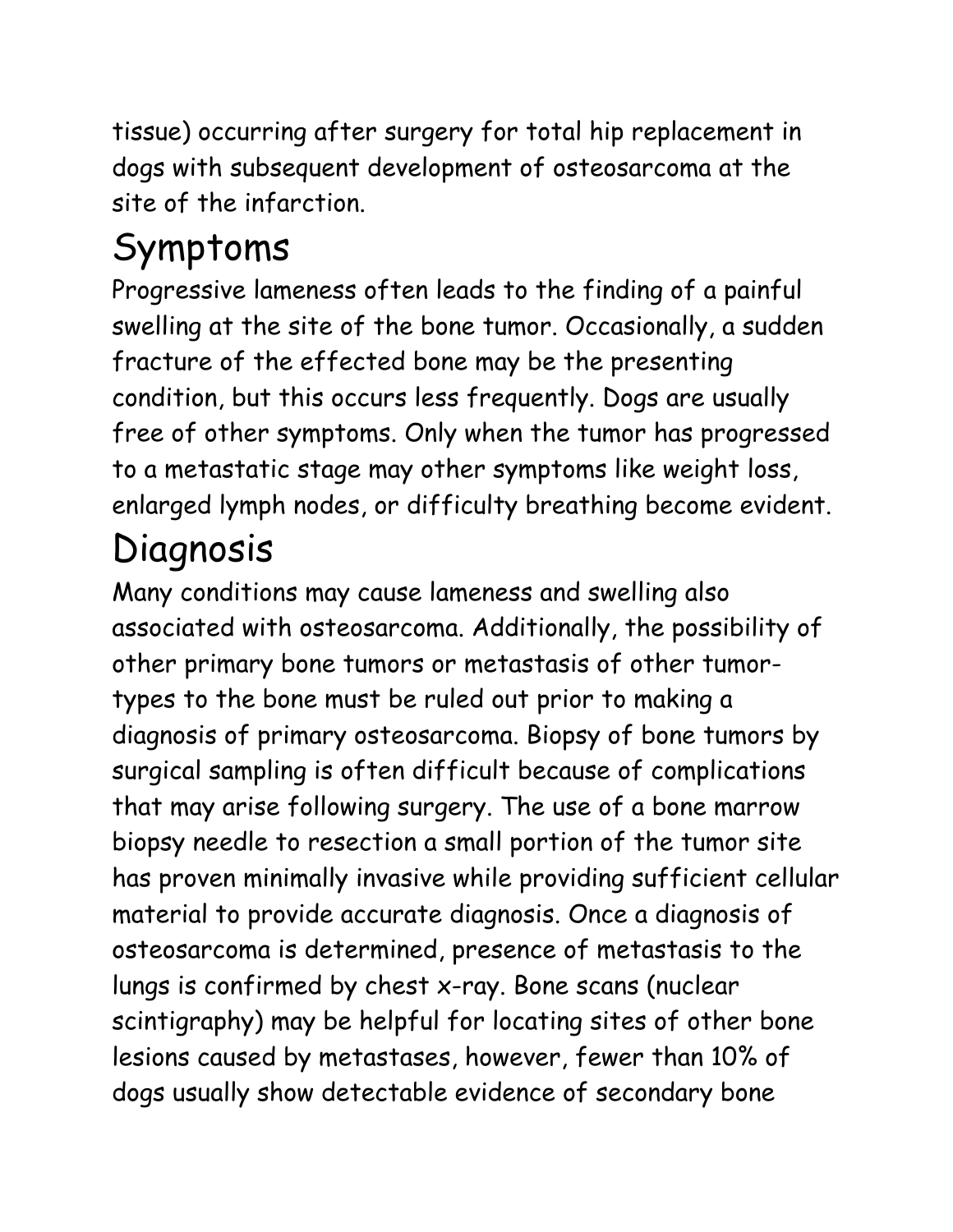metastases by either of these methods. Recent evidence suggests that dogs with osteogenic tumors that are more vascularized, as determined during microscopic examination, have a greater likelihood of having lung metastases than those having tumors with fewer blood vessels. This observation may serve as a prognostic indicator for using more aggressive therapies despite the absence of detectable secondary metastases.

#### Treatment

Up until recently, amputation of the tumor-bearing limb followed by Cisplatin chemotherapy was the most effective therapy. It has been found, however, that limb sparing surgery (in which the tumor is removed and the bone is reconstructed at the site of excision) followed by Cisplatin treatment is just as effective in selected cases while providing excellent cosmetic and functional results. Radiation therapy may be used before or after surgery or in cases of inoperable or incompletely removed bone tumors, and is often used to provide pain relief from secondary bone tumors associated with metastases. Surgical removal of lobes of the lungs harboring metastatic lesions has been indicated as increasing survival in some dogs in which the primary bone tumor has been successfully treated by surgery.

### Prognosis

Without treatment, dogs diagnosed with osteosarcoma will succumb to their cancer in about 1-2 months. Worsening pain at the site of the bone tumor usually results in the dog being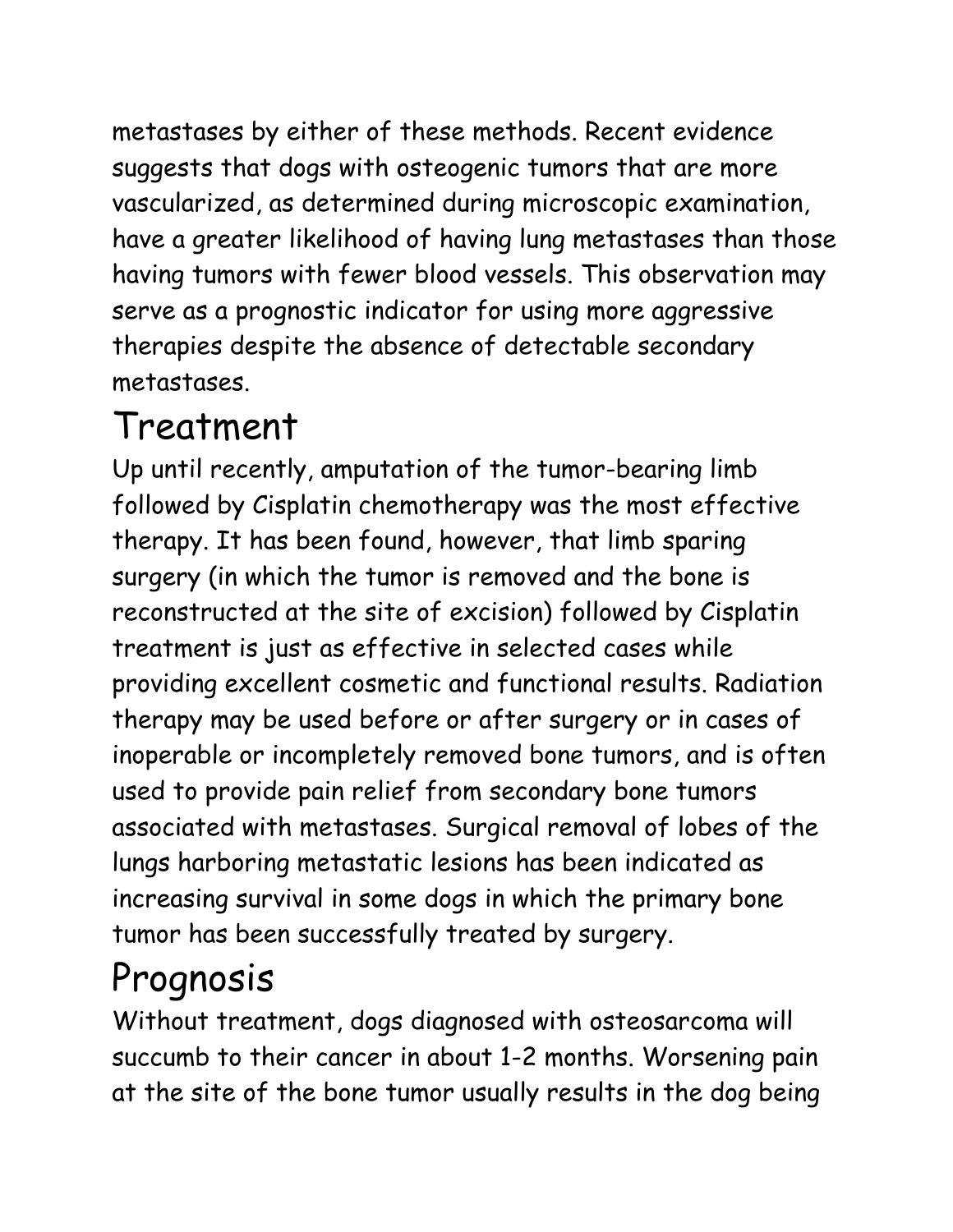euthanized prior to this period of time, however. Amputation alone provides short-term benefit with anticipated average survival of about 5 months and about 10% of dogs surviving up to one year. This procedure also increases quality-of-life for the dog by alleviating the primary source of the pain. Because metastasis is the main limitation to effective long-term survival for osteosarcoma, combining Cisplatin therapy with amputation has been found to increase 1 year survival to 50%. Similarly, treatment with Doxorubicin or Carboplatin increases average duration of survival though to a lesser extent than Cisplatin therapy. Limb sparing surgery in which the area at the site of the tumor is removed and reconstructed is most successful in dogs that have tumors involving less than 50% of the effected bone. In such instances, limb sparing surgery combined with Cisplatin therapy is just as effective in terms of survival rates as complete amputation combined with Cisplatin therapy. Radiation therapy combined with Cisplatin therapy to treat inoperable or incompletely resected tumors provides pain relief for an average of about 2-3 months and in some cases up to 6 months or longer.

#### Prevention

Size, in regard to height more so than weight, appears to be one of the predisposing factors for development of osteosarcoma. Additionally, evidence suggests that bone trauma may be another factor. It is possible that stimulation of genetically (either inherited or acquired) abnormal bone